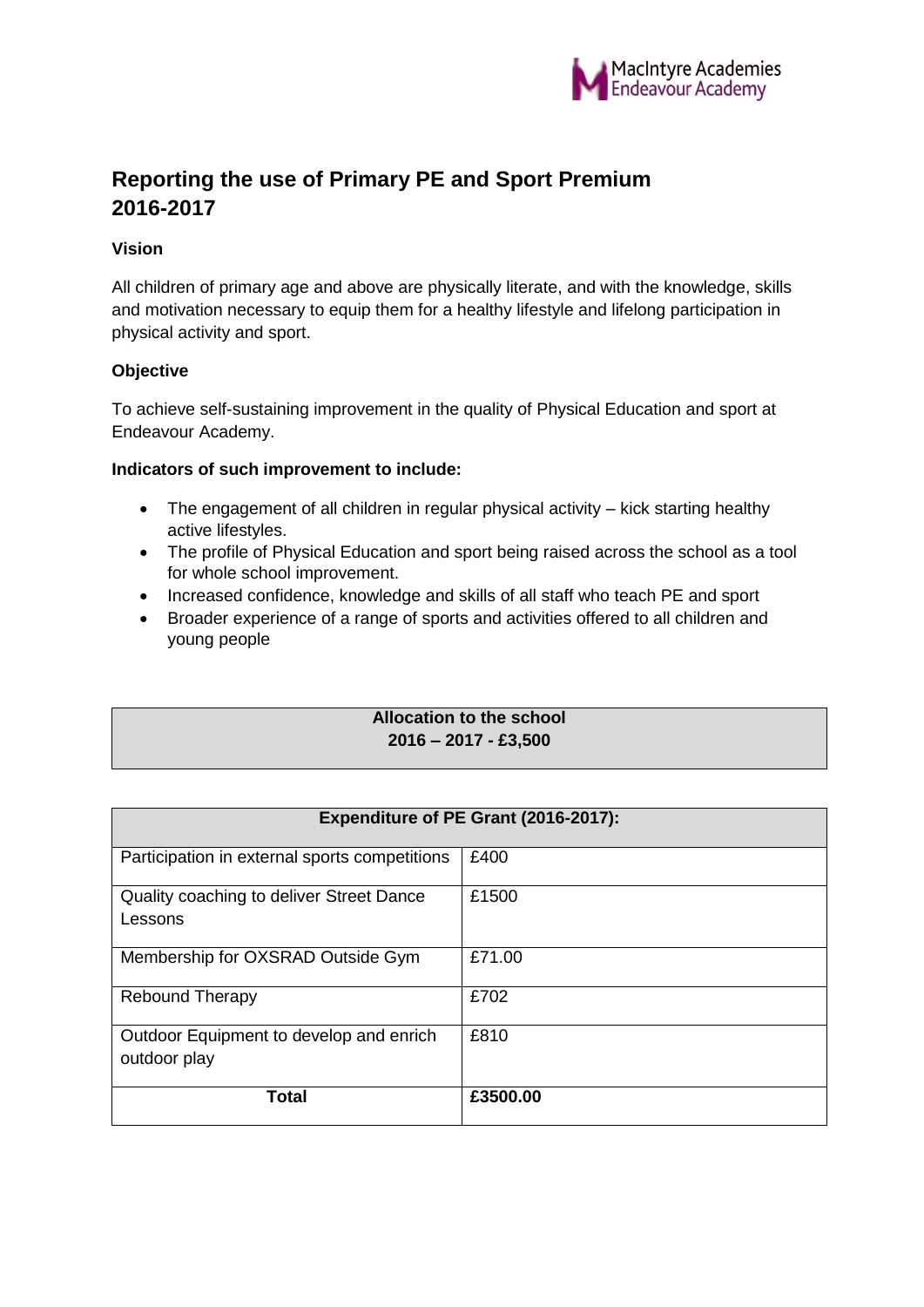

The premium must be spent by schools on making additional and sustainable improvements to the provision of PE and sport for the benefit of all pupils to encourage the development of healthy, active lifestyles.

| Impact of PE Grant (2016-2017):                  |                                                                                                                                                                                                                                                                                                                                            |
|--------------------------------------------------|--------------------------------------------------------------------------------------------------------------------------------------------------------------------------------------------------------------------------------------------------------------------------------------------------------------------------------------------|
| Participation in external sports<br>competitions | Many students have benefited from taking part in local<br>panathlon competitions, competing against other SEN<br>schools. This has opened up opportunities and sports<br>available to our students and fostered interest in sports<br>that we would not normally have offered.<br>We recently came in second place in a local competition. |
| <b>Street Dance Lessons</b>                      | Weekly street dance sessions are held in the main hall -<br>all young people attend, either as a class group with others<br>or for individual sessions.<br>The sessions are differentiated to the needs of the young<br>people. Week on week improvements are noted in<br>development of skills and complexity of routines.                |
| Membership for OXSRAD<br>Outside Gym             | OXSRAD aims to offer sports, recreational and leisure<br>activities that are accessible to all - as such, young people<br>can access an outside gym area to increase gross motor<br>skills, resilience and fitness levels as appropriate to<br>individual needs.<br>Membership allows all young people at Endeavour to<br>access this.     |
| Rebound Therapy                                  | Many of our students are hugely motivated by rebound<br>therapy and gain much physical activity and pulse raising<br>activity through this.<br>This has led to the school investing in our own sunken<br>trampoline.                                                                                                                       |
| <b>Outdoor Play Equipment</b>                    | Pulse raising equipment is high on our agenda. The<br>purchase of additional scooters and trikes to meet the<br>needs of our students has ensured that high quality<br>enrichment exercise is available.                                                                                                                                   |

## **Impact on pupil participation and attainment leading to all pupils developing a healthy lifestyle?**

Children and young people are showing greater confidence, self-esteem and improved fitness levels. They are able to communicate what sports they enjoy better and all are now actively involved in physical activity.

The skills levels of all children is showing excellent progress with many show extension in the length of participation, independence, enjoyment, choosing of physical activity as a selfregulation activity and increased complexity of skills base including improved balance, coordination, strength and flexibility.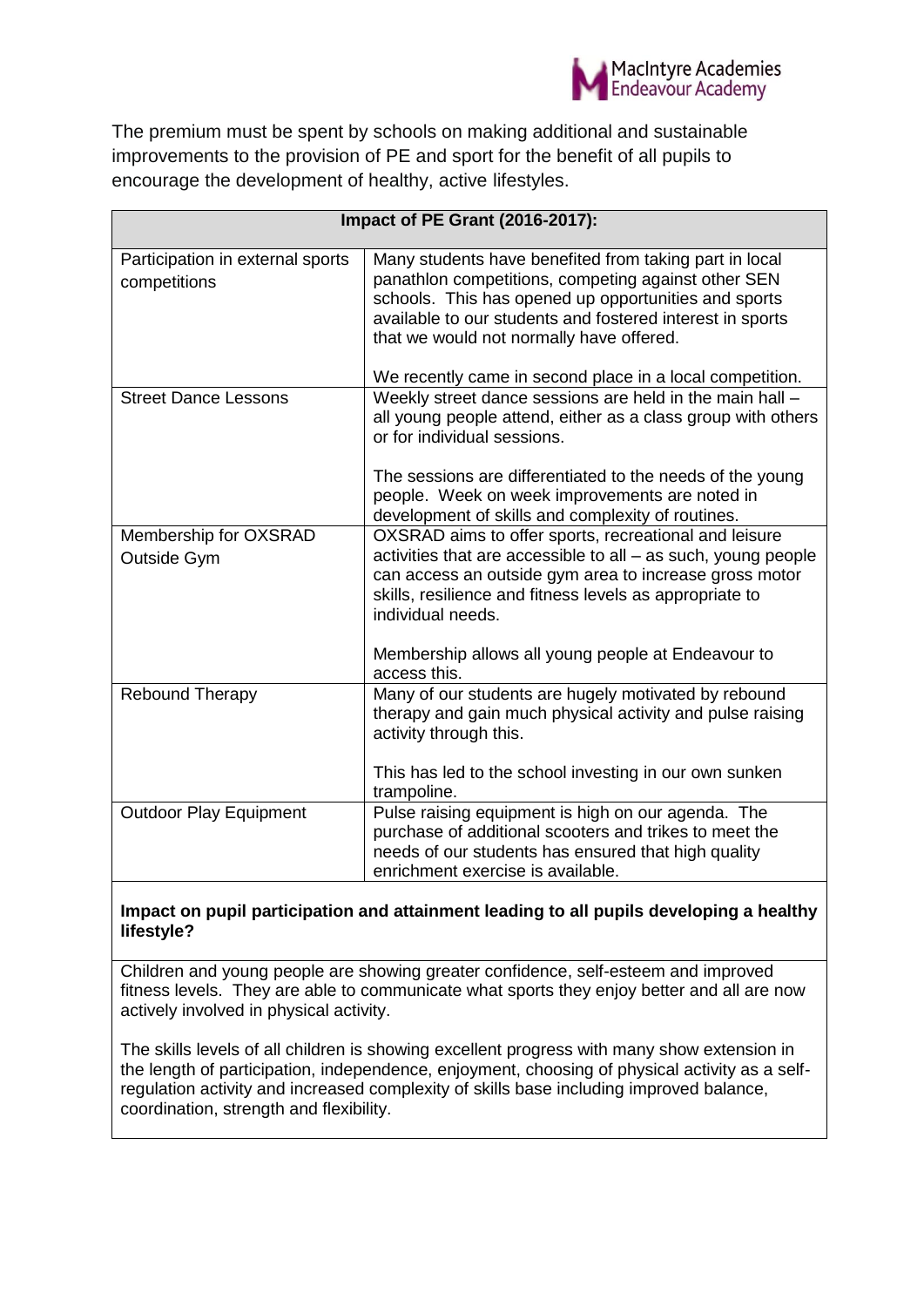

All children and young people have had the opportunity to develop in the fundamentals of movement skills, improved concentration and thinking skills, as well as the opportunity to develop social skills and be part of a team in a social setting.

All children have received certificates in sports participation. Most children have accessed the panathlon competitions and enjoyed receiving medals and t shirts for representing their school.

Every child has taken part in at least 90 minutes of high quality physical activity each week.

Our drive has been for all areas of physical activity to be inclusive and we believe that this has been achieved.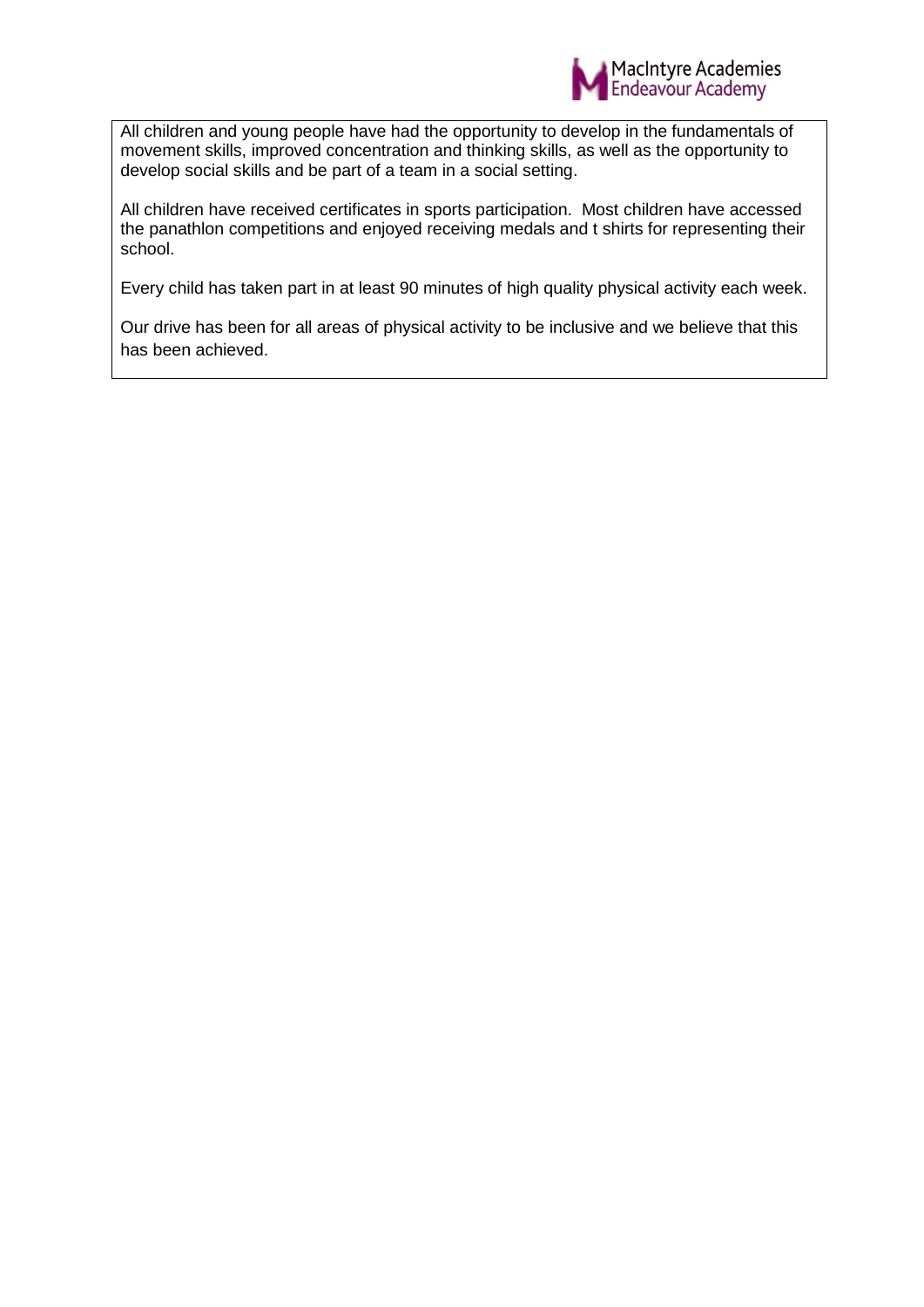

# **Physical Education Funding 2015 – 2016**

This funding is ring-fenced and therefore can only be spent on provision of Physical Education and sport in school.

## **Allocation to the school - £2500.00**

| Expenditure of PE Grant (2015-2016):           |          |
|------------------------------------------------|----------|
| Swimming - Blackbird Leys School               | £409.00  |
| <b>Street Dance Lessons</b>                    | £1900    |
| Membership for OXSRAD Outside Gym              | £71.00   |
| NAS Online Autism and Sport Training<br>Module | £120.00  |
| Total                                          | £2500.00 |

| Impact of PE Grant (2015-2016):      |                                                                                                                                                                                                                                                                                                                                      |
|--------------------------------------|--------------------------------------------------------------------------------------------------------------------------------------------------------------------------------------------------------------------------------------------------------------------------------------------------------------------------------------|
| Swimming - Blackbird Leys<br>School  | Additional swimming sessions at Blackbird Leys Pool were<br>trialled for the Spring term – allowing young people with<br>more abilities within swimming to be taught and led by a<br>teacher to develop their competence in water based skills<br>and safety.                                                                        |
| <b>Street Dance Lessons</b>          | Weekly street dance sessions are held in the main hall -<br>all young people attend, either as a class group with others<br>or for individual sessions (three are currently held).<br>The sessions are graded to the needs of the young<br>people, and there was a whole school performance at<br>Christmas 2015 to showcase skills. |
| Membership for OXSRAD<br>Outside Gym | OXSRAD aims to offer sports, recreational and leisure<br>activities that are accessible to all – as such, young people<br>can access an outside gym area to increase gross motor<br>skills, resilience and fitness levels as appropriate to<br>individual needs.                                                                     |